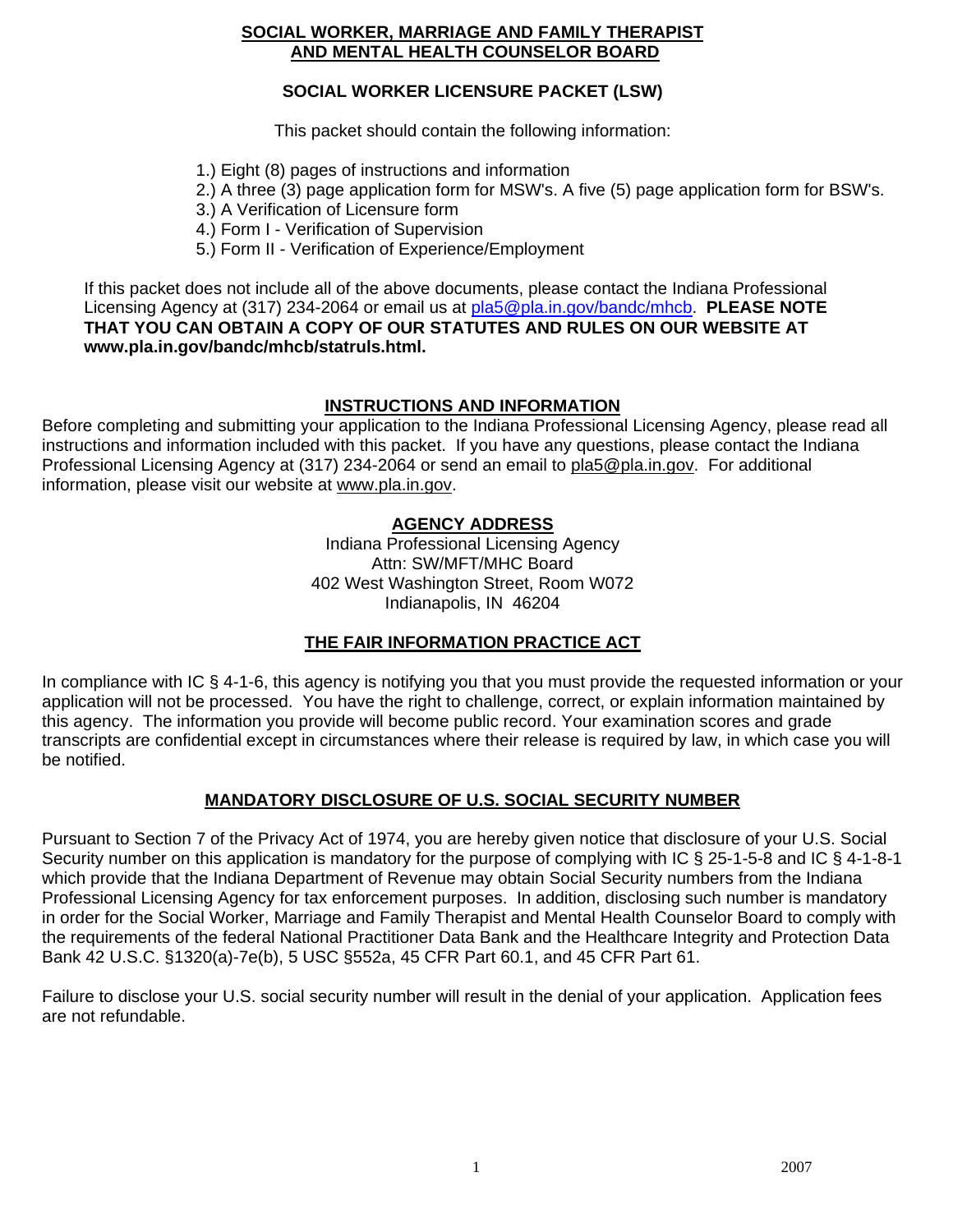# **LICENSURE AS A SOCIAL WORKER (LSW)**

**\*\*All education, clinical experience and supervision, and examination requirements must be met in order To be granted licensure in Indiana.** 

**\*\*Licensure, certification or registration in another state does not guarantee licensure in Indiana.** 

# **COMPLETION OF THE APPLICATION PROCESS**

An application shall be considered abandoned if the applicant does not complete the requirements for licensure within one year from the date on which the application was filed. An application submitted subsequent to an abandoned application shall be treated as a new application.

## **EXAMINATION/ENDORSEMENT**

The Board has adopted the Association of Social Work Board's (ASWB) **Intermediate/Masters level** examination to obtain social work licensure. You may use current licensure/certification as a social worker in another state to exempt yourself from taking the examination, provided you took an ASWB examination in another state at the Intermediate level or higher.

PLEASE NOTE: If you did not take an examination to receive licensure/certification in the other state at the same level or higher level, you will be required to take the ASWB Intermediate/Masters examination before you will be licensed as a social worker in the State of Indiana.

If you are currently licensed or certified as a social worker in another state and you will be applying for licensure in Indiana on the basis of that license, please see the section "Requirements for applicants by exemption from examination" (ENDORSEMENT).

The following are requirements for licensure as a social worker (LSW) via examination or endorsement:

## **APPLICATION**

Mail completed application along with all required documentation listed below to Indiana Professional Licensing Agency:

## **AFFIDAVIT**

If you answer "Yes" to any of the eight (8) questions on the application, you must explain fully in a signed and **notarized** affidavit, meaning an explanation or statement of facts and or events, including all related details. Describe the event including location, date, and disposition. If you have had a malpractice judgment, provide the name of the plaintiff. Letters from attorneys or insurance companies will not be accepted in lieu of your statement however, they may accompany your affidavit.

#### **APPLICATION FEE**

Applicants must submit a fifty-dollar (\$50) application/issuance fee made payable to the Indiana Professional Licensing Agency. This fee may be submitted by cash, check or money order**. ALL FEES ARE NON-REFUNDABLE AND NON-TRANSFERABLE**.

## **PHOTOGRAPH**

Applicants must submit two (2) photographs, approximately 2 x 3 inches, head and shoulders view of the applicant only, black and white or color, of professional quality. Polaroid type or laminated cards will NOT be accepted.

## **EDUCATION**

Applicants must possess at least a **Baccalaureate degree in Social Work (BSW)** from an institution of higher education that has been accredited or approved for candidacy by the Council on Social Work Education (CSWE). You must submit an official transcript from the college or university from which you obtained the degree, showing that all requirements for graduation have been met and the date the degree was conferred.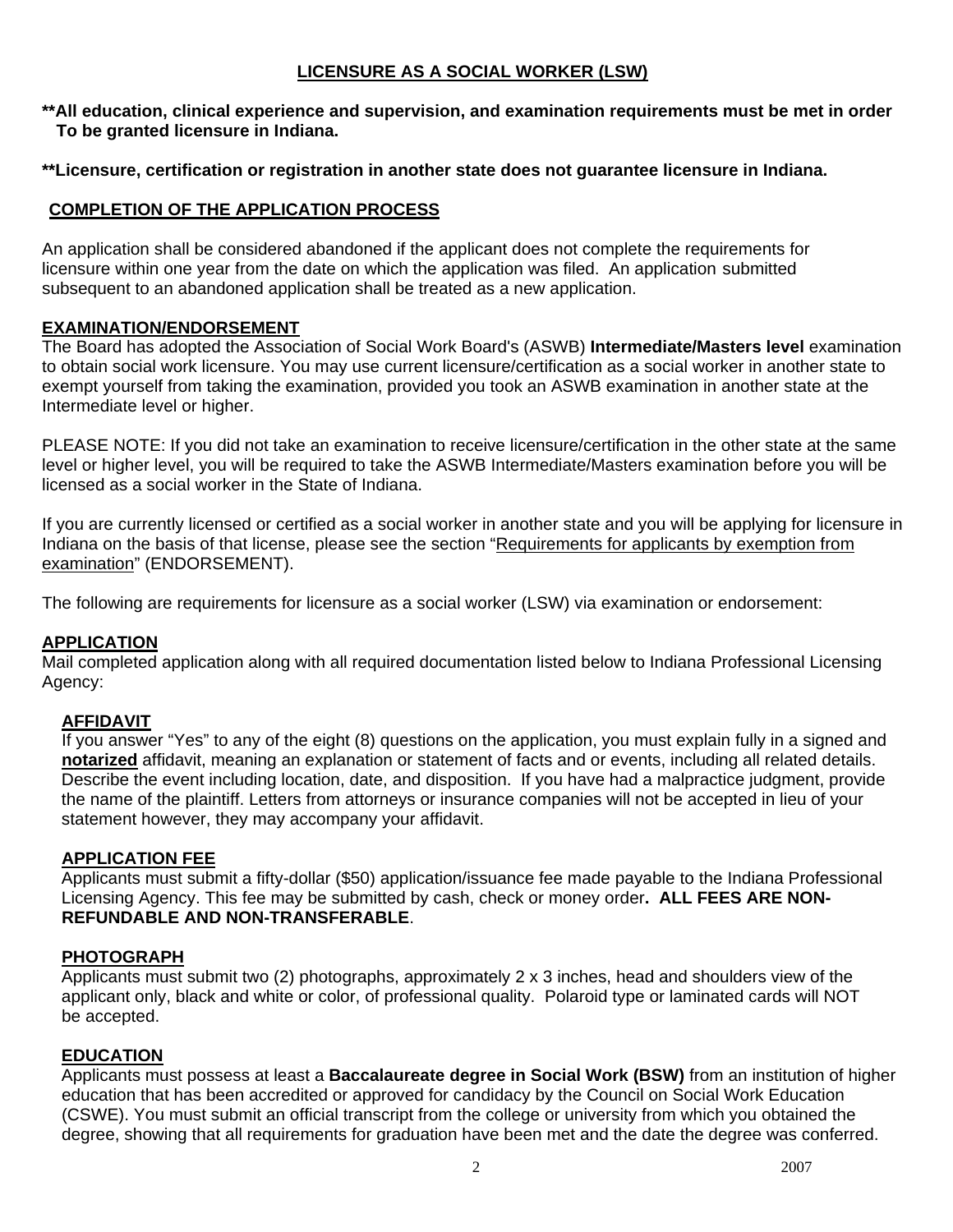**NOTE: Transcripts must be original, official transcripts. Copies or incomplete (not yet showing your degree granted) transcripts are not acceptable. Degrees in related fields are not accepted.** 

# **EXPERIENCE**

## **A. BSW applicants for LSW licensure**

 BSW applicants must submit proof of two (2) years of supervised experience in the practice of social work. The experience must be post-baccalaureate, paid, full-time and supervised to qualify as experience. The Board may consider part-time experience, if the applicant can verify completion of at least three thousand (3,000) hours of post-baccalaureate degree experience. (NOTE: One thousand five hundred hours (1,500) equals one (1) year of experience.) **Under no circumstances can this experience requirement be met in less than twenty-four (24) months.** 

 Use **FORM II - VERIFICATION OF EMPLOYMENT/EXPERIENCE** to report your information. Your employer must fill out the bottom section of this form, have the form notarized, and submit it directly to the Indiana Professional Licensing Agency. This form may be duplicated if you completed the require two (2) years of experience with more than one employer. To qualify as experience you must have been providing social worker services, including assessment and evaluation of clients, in which at least **fifty percent (50%)** of this time consisted of providing services directly to clients.

### **B. MSW applicants that are applying for a license as a social worker (LSW) are exempt from this experience requirement.**

### **SUPERVISION**

### **A. BSW applicants for LSW licensure**

BSW applicants must submit proof of at least four (4) hours per month of face to face supervision. If you began this supervised experience requirement before November 1, 2003, then the experience can be gained under the supervision of a licensed social worker (LSW), a licensed clinical social worker (LCSW), a licensed psychologist or licensed physician who has training in psychiatric medicine. If you began this supervised experience requirement after November 1, 2003, then the experience must be gained under the supervision of a licensed social worker (LSW) or licensed clinical social worker (LCSW) only.

 Use **FORM I - VERIFICATION OF SUPERVISION** to report your information. Your supervisor must fill out the bottom section of this form, have the form notarized, and submit it directly to the Indiana Professional Licensing Agency. This form may be duplicated if you completed the required two (2) years of supervision under more than one supervisor. Supervision must have been face to face for a minimum of four (4) hours per month during the required two (2) years of experience.

**B. MSW applicants that are applying for a license as a social worker (LSW) are exempt from this supervision requirement.** 

#### **VERIFICATION OF LICENSURE/CERTIFICATION IN ANOTHER STATE**

Applicants must provide VERIFICATION OF LICENSURE/CERTIFICATION FORMS from each state in which you currently are, or have ever been, licensed, certified or registered in any regulated profession or occupation. This top portion of this form should be completed the applicant and sent to the appropriate state licensing board for their submission to the Indiana Professional Licensing Agency. The form may be duplicated if necessary. **You do not need to complete this form, if you only hold licensure or certification in the State of Indiana.**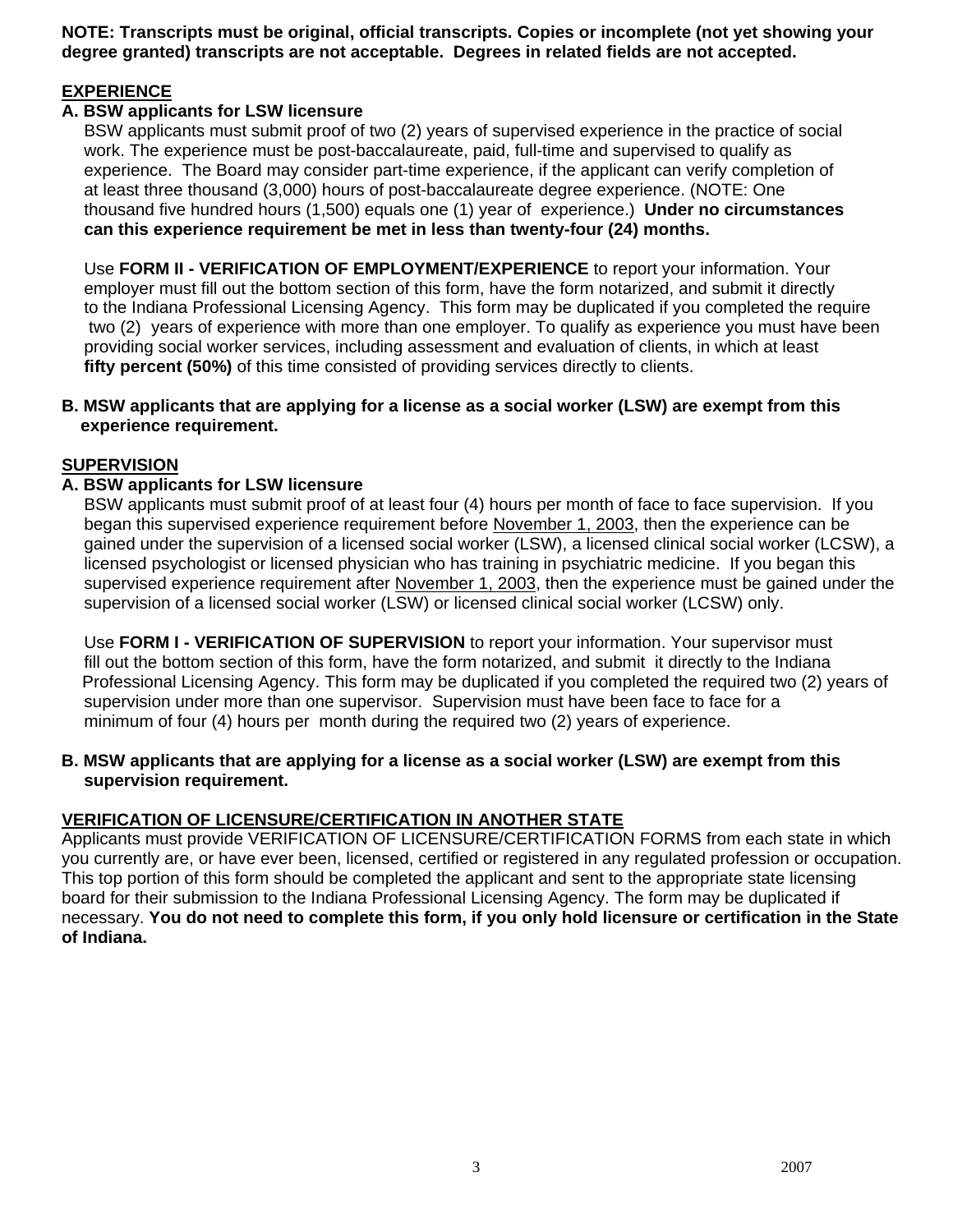# **EXAMINATION CANDIDATES FOR LSW**

Your application for the licensure examination must be approved by the Social Worker, Marriage and Family Therapist and Mental Health Counselor Board prior to registration with the examination service. Once approval is granted, information will be mailed to you explaining the registration and scheduling process for the examination. It is your responsibility to register for and schedule your examination.

An applicant who has been approved by the Board to take the examination must take the examination within one (1) year from the date of the initial Board approval. If the applicant does not take the examination within one (1) year from the date of the initial Board approval, the approval will be invalid and the applicant must submit a new application.

Applicants who have failed the examination, and who wish to retake the examination, must submit a Repeat Examination Application, fees and other requirements as determined by the Board. An applicant who has failed the initial examination and two (2) subsequent examinations shall be disqualified from retaking the examination until satisfactory documentation of additional education and experience has been received from the applicant and approved by the Board. This documentation may consist of additional coursework, internship experiences, supervision or any combination of the aforementioned items.

# **Please be sure you register for the correct level of examination.**

After completion of the examination, the testing center will provide individuals with a form that indicates whether the candidate has passed or failed the examination. The results are forwarded to the Indiana Professional Licensing Agency within one or two weeks and licenses will be issued for passing candidates within one week of the receipt of the scores.

# **PLEASE BE PATIENT WITH THIS PROCESS.**

**If you are unsuccessful on the examination, you will be sent repeat examination materials. You must first re-apply to the Indiana Professional Licensing Agency and again be approved to re-take the examination before you re-register with ASWB. Additionally, there is a mandated ninety (90) day waiting period between examination attempts.** 

## **TESTING ACCOMMODATION REQUEST**

If you have a disability, which may require some special accommodations in taking this examination, please request a Testing Accommodation Request Form from the Indiana Professional Licensing Agency by calling (317) 234-2064. If you are hearing or speech impaired, you may utilize the Indiana Relay System by calling 1-800-743- 3333. **If an accommodation is not requested prior to Board approval to take the examination, the Board cannot guarantee the availability of the accommodation on-site.**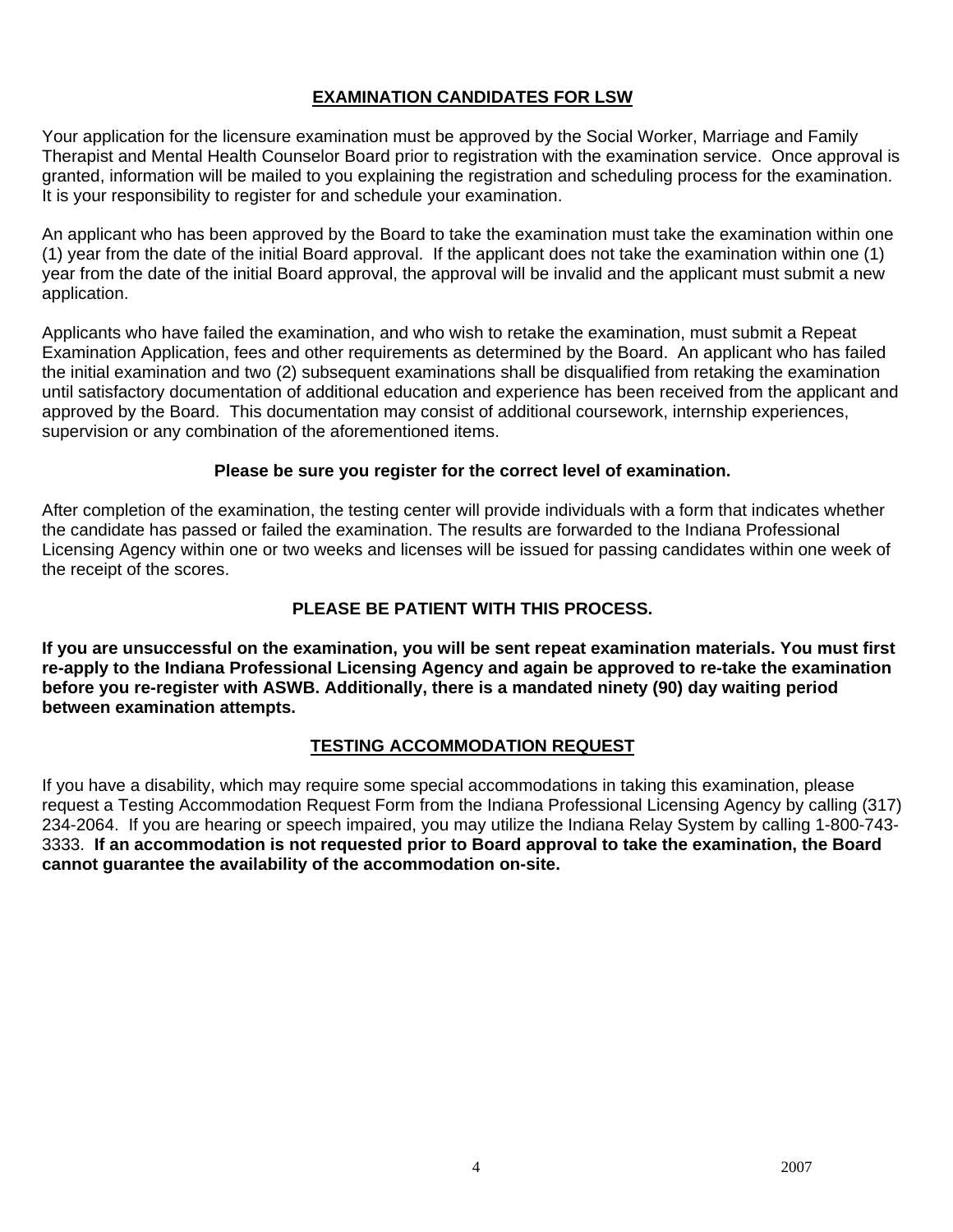# **ENDORSEMENT CANDIDATES FOR LSW**

## **Requirements for applicants by exemption from examination**

 "Endorsement" is a term used to describe the process of granting a license to an applicant who possesses a license or certification to practice that profession in another state or country. Indiana social work licensure law requires all applicants who are applying for licensure as either a social worker or as a clinical social worker by exemption from examination meet all of the following requirements.

**If an applicant qualifies for licensure in Indiana by endorsement, he or she is only exempted from the national examination requirement itself. The following requirements must be met in order to be approved for licensure through endorsement. Please refer to the appropriate section of the instructions for specifics on these requirements.** 

# **1. EDUCATION/EXPERIENCE/SUPERVISION**

Endorsement applicants must meet all of Indiana's education and supervised experience requirements for the level of licensure you are applying for.

# **2. CURRENT/ACTIVE LICENSURE OR CERTIFICATION**

Endorsement applicants must be currently licensed or certified to practice in another state at the same level of licensure that you are applying for in Indiana. This license or certification must be current and in good standing.

## **3. EQUIVALENT EXAMINATION**

The examination that you took to gain licensure in another state must be substantially equivalent to the examination required for that level of licensure in Indiana.

# **4. YEARS OF PRACTICE**

Endorsement applicants must have been actively engaged in the practice of social work or clinical social work for not less than three (3) out of the previous five (5) years. **You must submit a notarized statement to the Board to this effect and include it with your application materials.** 

## **5. JURISPRUDENCE EXAMINATION**

Endorsement applicants are required to pass a written jurisprudence examination covering the Licensing Statute (IC § 25-23.6), rules and regulations (Title 839) and the Health Professions Standards of Practice (IC § 25-1-9). These laws and rules are contained in this application packet. Once your application is approved by the Board, a jurisprudence exam will be mailed to your address on file. A score of seventy-five (75) or above on the examination is passing. **You will not be granted licensure in Indiana until you have successfully completed this examination.**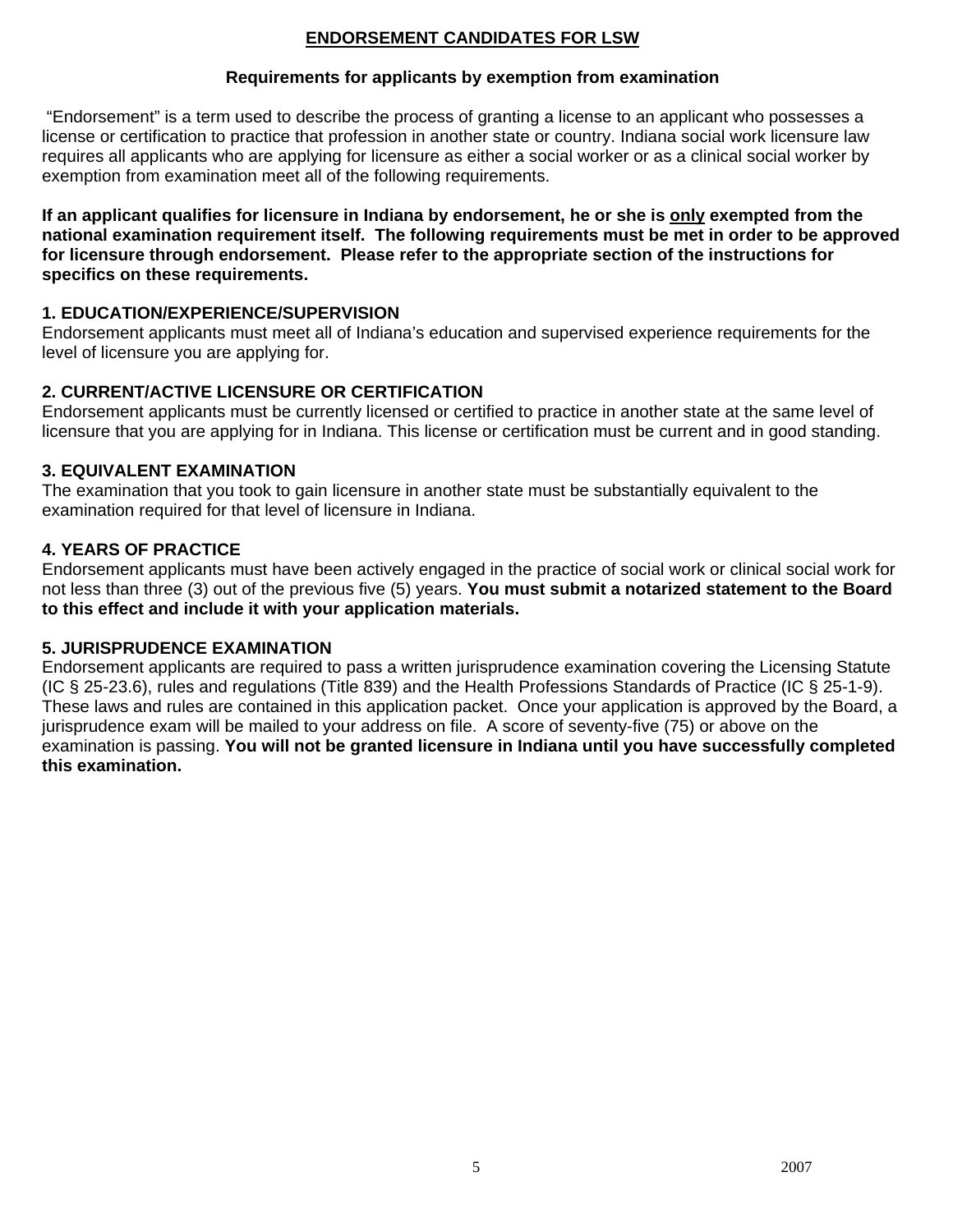| APPLICATION/FORMS CHECKLIST FOR LSW EXAMINATION CANDIDATES WITH A BSW<br>If you are applying for licensure as a social worker (LSW) by examination, and you have a Bachelor's<br>degree in Social Work, you must complete and submit the following material. |                                                                  |  |
|--------------------------------------------------------------------------------------------------------------------------------------------------------------------------------------------------------------------------------------------------------------|------------------------------------------------------------------|--|
| __ Four (4) page application form                                                                                                                                                                                                                            | _____ Official Transcript(s)                                     |  |
| ___ Two (2) photographs                                                                                                                                                                                                                                      | <b>Example:</b> Form I -- Verification of Supervision            |  |
| 550 Application/Issuance Fee                                                                                                                                                                                                                                 | Form II -- Verification of Employment/Experience                 |  |
| APPLICATION/FORMS CHECKLIST FOR LSW EXAMINATION CANDIDATES WITH A MSW<br>If you are applying for licensure as a social worker (LSW) by examination, and you have a Master's<br>degree in Social Work, you must complete and submit the following material.   |                                                                  |  |
| Four (4) page application form                                                                                                                                                                                                                               | 550 Application Fee                                              |  |
| $\equiv$ Two (2) photographs                                                                                                                                                                                                                                 | <b>Official Transcript(s)</b>                                    |  |
| APPLICATION/FORMS CHECKLIST FOR LSW ENDORSEMENT CANDIDATES WITH A BSW<br>If you are applying for licensure as a social worker (LSW) by endorsement, and you have a Bachelor's<br>degree in Social Work, you must complete and submit the following material. |                                                                  |  |
| $\equiv$ Four (4) page application form                                                                                                                                                                                                                      | __ Form I -- Verification of Supervision                         |  |
| $\frac{1}{2}$ Two (2) photographs                                                                                                                                                                                                                            | <b>EXECUTE:</b> Form II -- Verification of Employment/Experience |  |
| 550 Application/Issuance Fee                                                                                                                                                                                                                                 | Verification of State Licensure/Certification Form               |  |
| <b>Official Transcript(s)</b>                                                                                                                                                                                                                                | ___ Score Report from ASWB Official                              |  |

**APPLICATION/FORMS CHECKLIST FOR LSW ENDORSEMENT CANDIDATES WITH A MSW If you are applying for licensure as a social worker (LSW) by endorsement, and you have a Master's degree in Social Work, you must complete and submit the following material.** 

| Four (4) page application form | <b>Official Transcript(s)</b>                      |
|--------------------------------|----------------------------------------------------|
| Two (2) photographs            | Verification of State Licensure/Certification Form |
| \$50 Application Fee           | Score Report from ASWB Official                    |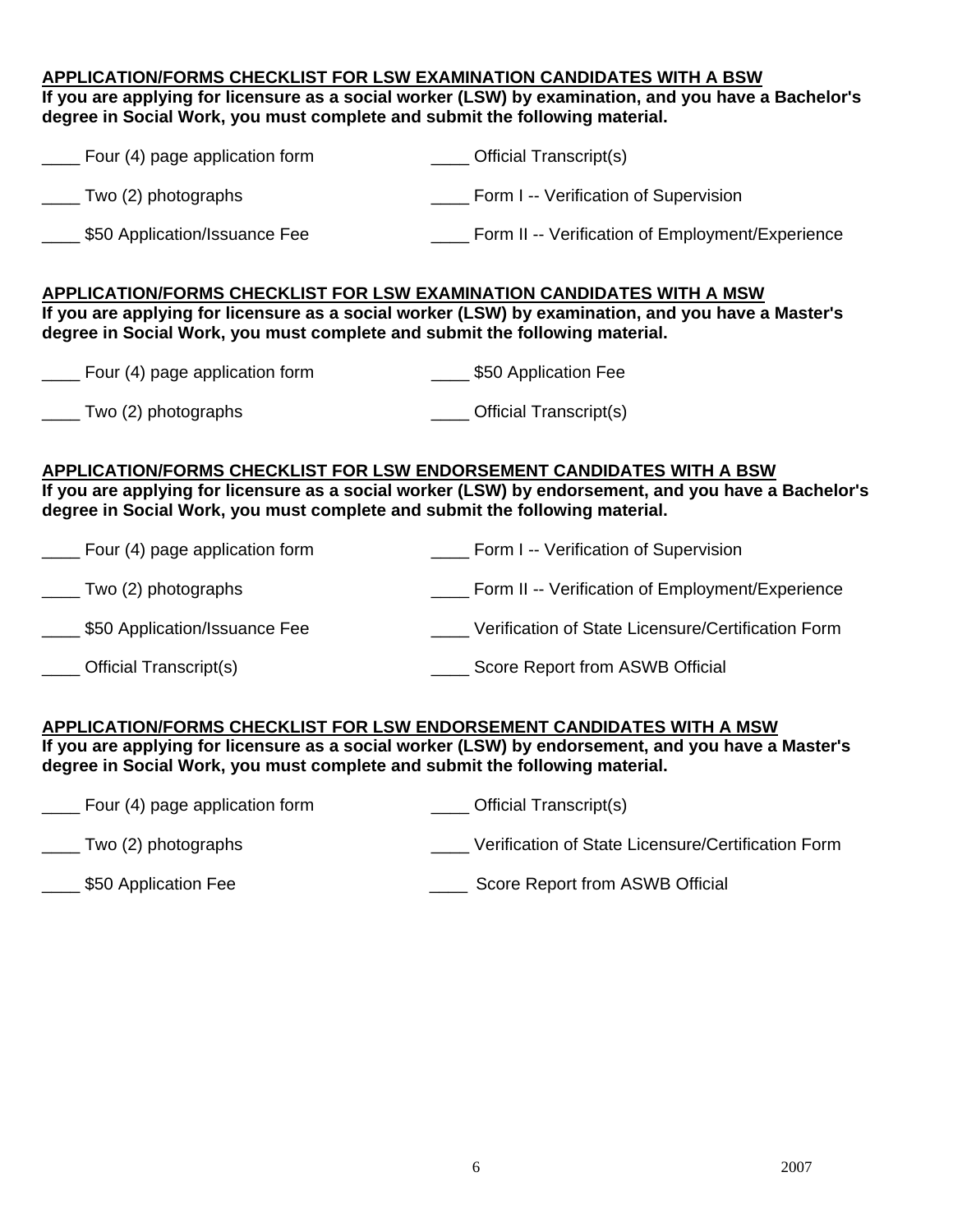## **TEMPORARY PERMITS FOR LICENSED SOCIAL WORKERS AND LICENSED CLINICAL SOCIAL WORKERS**

The Board may issue a temporary permit to practice as a licensed social worker or licensed clinical social worker to an applicant who submits the following:

- 1) A completed application for licensure as a social worker or clinical social worker including all supporting documentation; and
- 2) an additional fee of twenty-five dollars (\$25) for the temporary permit.

### **The applicant must also:**

1) submit proof of a valid license/certificate to practice from another state. A legible copy of a current license/certificate pocketcard or billfold card indicating a future expiration date will constitute proof of licensure/certification for temporary permit issuance only;

### **OR**

2) have been approved by the Board to take the examination.

### **A temporary permit expires the earlier of:**

- 1) the date the individual holding the permit is issued a license; or
- 2) the date the Board disapproves the individual's application for licensure. (Disapproval of applications includes failing the required examination.); or
- 3) one hundred and eighty days (180) after the initial permit is issued.

The Board may renew a temporary permit if the individual holding the permit was scheduled to take the next examination and the individual did not take the examination and shows good cause for not taking the examination. "Good cause" is defined in the Board's rules as follows. As used in IC 25-23.6-8-10, "good cause" means any reason approved by the board following written notice to the board from the applicant within thirty (30) days of the date the applicant was scheduled to take the examination. A renewed permit expires on the date the individual holding the permit receives the results from the next examination given after the permit was issued.

**NOTE: Although approved applicants have one year (1) to take the examination, from the time of their approval by the Board, the temporary permit will expire after one hundred and eighty (180 ) days. Applicants who are issued a temporary permit are encouraged to take the examination within the first one hundred and eighty (180) days.**